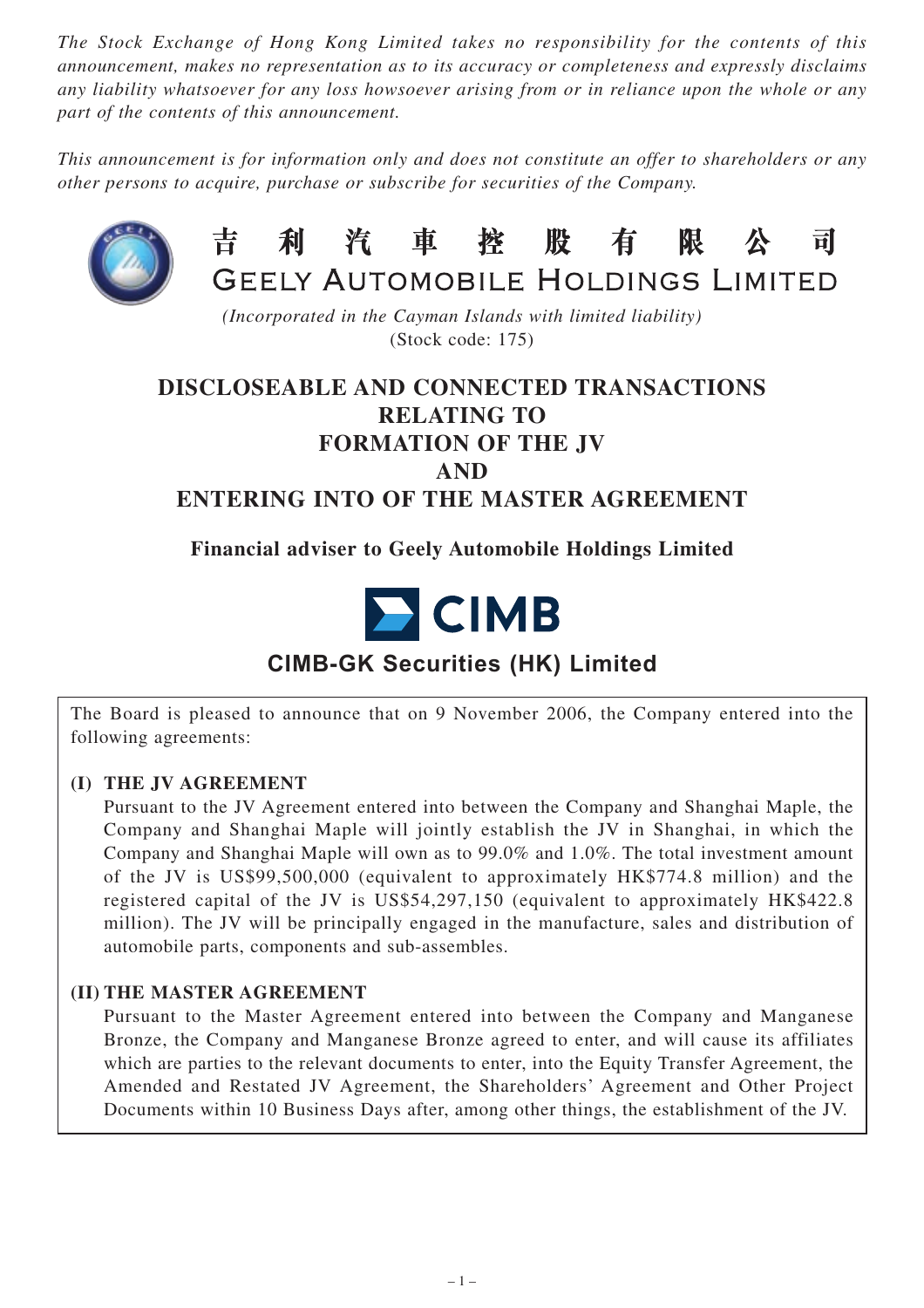Further announcement will be made in accordance with the Listing Rules when the Company enters into the Equity Transfer Agreement, the Amended and Restated JV Agreement, the Shareholders' Agreement and the Other Project Documents.

# **APPROVAL BY SHAREHOLDERS**

Shanghai Maple is a connected person of the Company for the purpose of the Listing Rules by virtue of the fact that Shanghai Maple is beneficially owned by Mr. Li and his associates. Under the Listing Rules, the entering into of the JV Agreement will constitute a discloseable and connected transaction for the Company under Chapters 14 and 14A of the Listing Rules and is subject to the requirements of reporting, announcement, and the approval by the Independent Shareholders (by way of poll) as set out in Chapter 14A of the Listing Rules. Proper Glory and Geely Group, both wholly-owned by Mr. Li, and holding 60.22% and 0.002% respectively in the issued share capital of the Company will abstain from voting for the resolution to approve the JV Agreement to be put forward at the EGM.

An Independent Board Committee will be appointed to advise the Independent Shareholders in respect of the terms of the JV Agreement. An independent financial adviser will also be appointed to advise the Independent Board Committee and the Independent Shareholders in this regard.

A circular containing, among other things, details of the JV Agreement and the Master Agreement, a letter from the Independent Board Committee and the opinion from an independent financial adviser, together with a notice convening the EGM to approve the JV Agreement will be despatched to the Shareholders as soon as practicable.

**Trading in the Shares on the Stock Exchange was suspended at the request of the Company with effect from 2:30 p.m. on 9 November 2006. Application has been made by the Company for the resumption of trading in the Shares on the Stock Exchange with effect from 9:30 a.m. on 14 November 2006.**

| 1) | <b>JV AGREEMENT</b><br>Date: | 9 November 2006                                                                                                                                                                              |
|----|------------------------------|----------------------------------------------------------------------------------------------------------------------------------------------------------------------------------------------|
|    | <b>Parties:</b>              | $(1)$ The Company                                                                                                                                                                            |
|    |                              | (2) Shanghai Maple                                                                                                                                                                           |
|    | <b>Subject matter:</b>       | Establishment of a sino-foreign equity joint venture to be owned as<br>to 99.0% by the Company and as to 1.0% by Shanghai Maple.                                                             |
|    | Scope of business:           | To engage in the manufacture, sales and distribution of automobile<br>parts, components and sub-assembles.                                                                                   |
|    | Term:                        | 50 years from the date of issue of the business licence of the JV.<br>The JV will be established on the date that the JV obtained its<br>business licence from the relevant PRC authorities. |
|    | Capital structure:           | Total investment:<br>US\$99,500,000.00 (equivalent to approximately HK\$774.80<br>million), determined with reference to the estimated scale of<br>operation of the JV in future.            |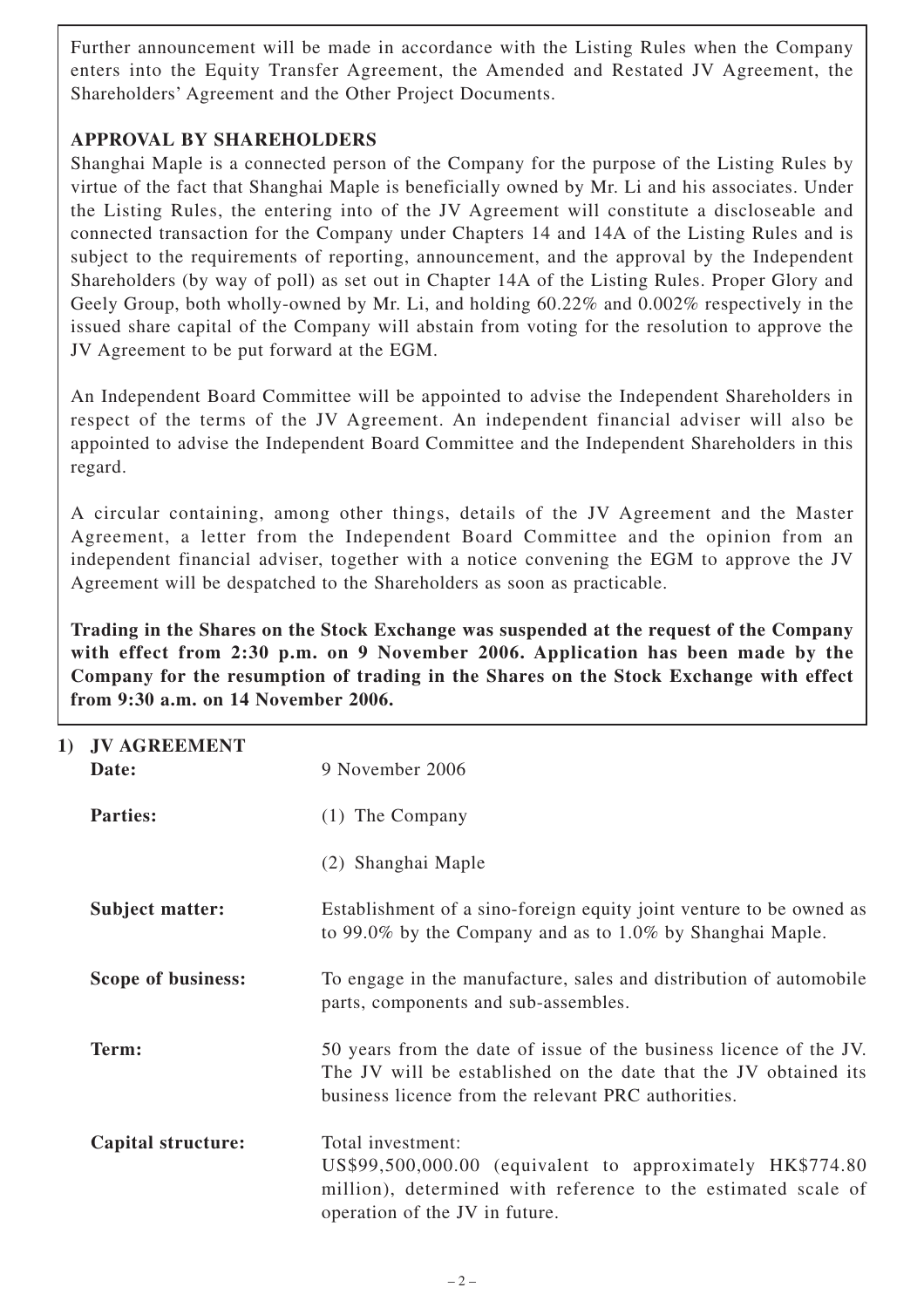|                              | Registered capital:<br>US\$54,297,150.00, which will be contributed by the parties as<br>soon as practicable in accordance with the applicable PRC laws                                                                                                                                                                                                                                                                                                                                                                                                                                                                                                                                                                                                                 |
|------------------------------|-------------------------------------------------------------------------------------------------------------------------------------------------------------------------------------------------------------------------------------------------------------------------------------------------------------------------------------------------------------------------------------------------------------------------------------------------------------------------------------------------------------------------------------------------------------------------------------------------------------------------------------------------------------------------------------------------------------------------------------------------------------------------|
|                              | (i) The Company to contribute its $99.0\%$ capital contribution for<br>the amount of US\$53,754,178.50 (equivalent to approximately<br>HK\$418.58 million) in cash to be financed by internal<br>resources of the Group and/or equity financing and/or external<br>borrowing; and                                                                                                                                                                                                                                                                                                                                                                                                                                                                                       |
|                              | (ii) Shanghai Maple to contribute its 1.0% capital contribution for<br>the amount of US\$542,971.50 (equivalent to approximately<br>HK\$4.23 million) in cash.                                                                                                                                                                                                                                                                                                                                                                                                                                                                                                                                                                                                          |
| <b>Profit distribution:</b>  | Profits of the JV will be distributed in accordance with the<br>proportion of the registered capital held by the Company and<br>Shanghai Maple, respectively.                                                                                                                                                                                                                                                                                                                                                                                                                                                                                                                                                                                                           |
| <b>Additional financing:</b> | To finance its further investment, the JV may obtain additional<br>funds through external financing and/or equity contribution on<br>terms and conditions to be approved by its board of directors.<br>Nevertheless, pursuant to the JV Agreement, neither the Company<br>nor Shanghai Maple has any obligation to contribute additional<br>funds to the JV or to provide guarantee to a third party or financial<br>institutions for any loan to be granted to the JV. The Directors<br>confirm that the Company will not contribute additional funding to<br>the JV or to provide guarantee to a third party or financial<br>institutions for any loan to be granted to the JV for the difference<br>between the total investment and the registered capital amounts. |
| <b>Board composition:</b>    | The board of the JV will comprise 3 members. The Company will<br>have the right to nominate 2 members and Shanghai Maple will<br>have the right to nominate 1 member to the board of the JV. The<br>quorum of board meeting will be two thirds or more of the then<br>total number of directors.                                                                                                                                                                                                                                                                                                                                                                                                                                                                        |

#### **Conditions precedent**

Completion of the JV Agreement is conditional upon, among other things, the following conditions precedent being satisfied:

- (a) the Independent Shareholders approving the establishment of the JV in the EGM to be convened to approve the transaction; and
- (b) the relevant PRC government authority responsible for the examination and approval of sinoforeign equity joint venture enterprises having issued their approvals for the JV Agreement.

Upon completion of the JV Agreement, the JV will be owned as to 99% by the Company and 1 % by Shanghai Maple and will be accounted for as a subsidiary of the Company.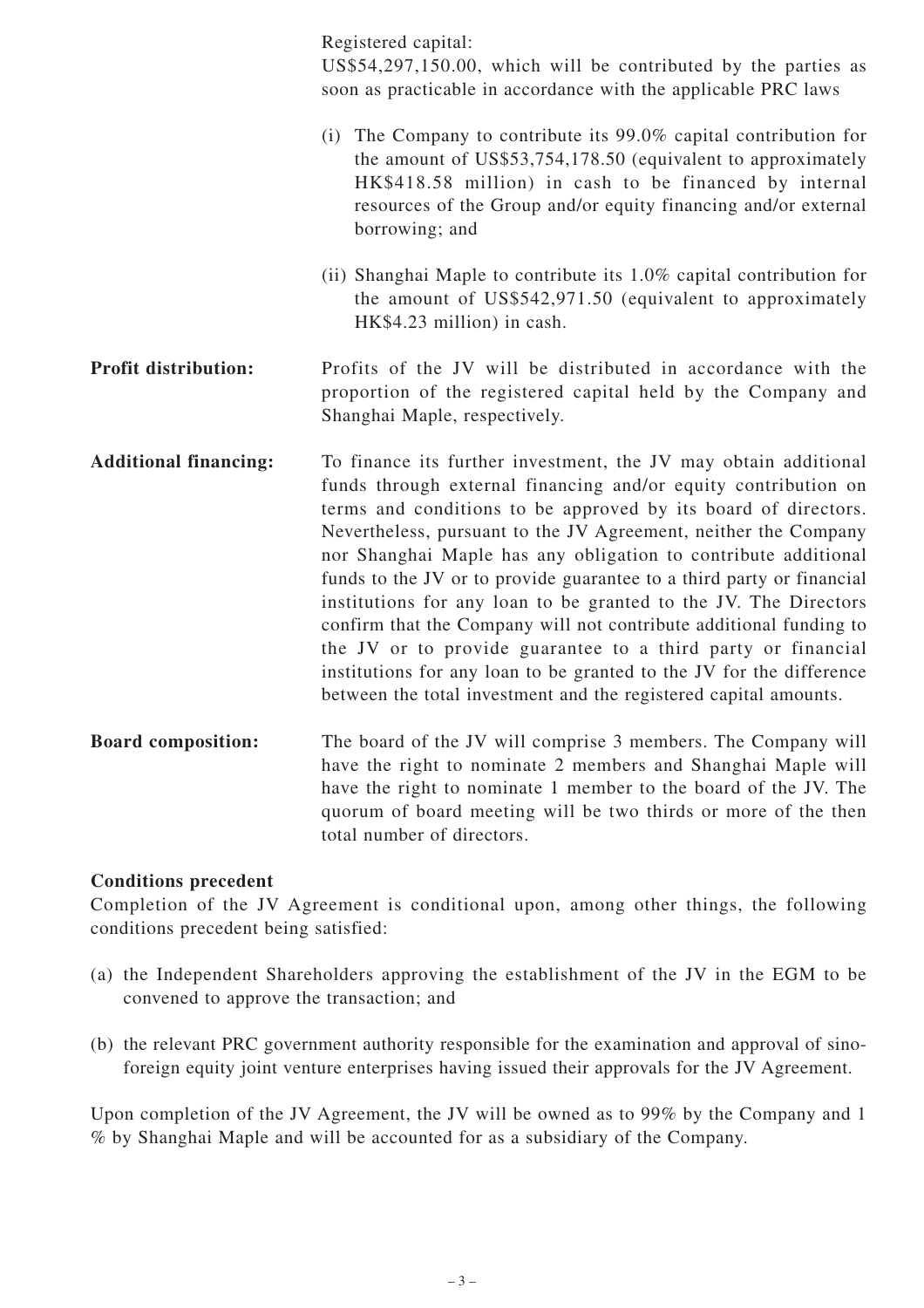# **2) THE MASTER AGREEMENT**

On 9 November 2006, the Company entered into the Master Agreement with Manganese Bronze, pursuant to which the Company and Manganese Bronze agreed to enter, and will cause its affiliates which are parties to the relevant documents to enter, into the Equity Transfer Agreement, the Amended and Restated JV Agreement, the Shareholders' Agreement and Other Project Documents within 10 Business Days after, among other things, the establishment of the JV. The conditions precedent to the Master Agreement are:

- (a) the JV has been properly established under the laws of the PRC;
- (b) the entering into of the JV Agreement for the establishment of the JV has been approved by the Independent Shareholders in the EGM in compliance with the Listing Rules; and
- (c) the entering into of the Equity Transfer Agreement, the Amended and Restated JV Agreement, the Shareholders' Agreement and the Other Project Documents and the implementation thereof by Manganese Bronze has been approved by its shareholders in a general meeting held in compliance with relevant rules and regulations of the London Stock Exchange.

If the above conditions are not satisfied on or before 28 February 2007 (or such other date as the parties may agree in writing), the Master Agreement shall cease and no person shall be entitled to any rights or benefits or be under any obligations under or in respect of the Master Agreement.

Principal terms of the Equity Transfer Agreement, the Amended and Restated JV Agreement and the Shareholders' Agreement are as follows:

# **A) EQUITY TRANSFER AGREEMENT**

| Date:                     | To be entered into simultaneously with the Amended and Restated<br>JV Agreement, the Shareholders' Agreement and the Other Project<br>Documents within 10 Business Days after the conditions precedent<br>to the Master Agreement have been satisfied.                                                                                                                                                                                                                                   |
|---------------------------|------------------------------------------------------------------------------------------------------------------------------------------------------------------------------------------------------------------------------------------------------------------------------------------------------------------------------------------------------------------------------------------------------------------------------------------------------------------------------------------|
| <b>Parties:</b>           | (1) The Company<br>(2) Manganese Bronze                                                                                                                                                                                                                                                                                                                                                                                                                                                  |
|                           | Manganese Bronze Group is a third party independent of the<br>Company and the connected persons of the Company prior to the<br>completion of the Equity Transfer Agreement.                                                                                                                                                                                                                                                                                                              |
| Assets to be transferred: | The Company will transfer 48.0% interest in the registered capital<br>of the JV to Manganese Bronze.                                                                                                                                                                                                                                                                                                                                                                                     |
| <b>Consideration:</b>     | To be satisfied by the issue of 5.7 million new MB Shares at a<br>nominal value of GBP0.25 per MB Share, representing 23% of<br>Manganese Bronze's enlarged issued ordinary share capital. Such<br>shares have a market value of approximately GBP29.24 million<br>(approximately HK\$428.38 million), based on the closing price of<br>the MB Shares on 8 November 2006, the date prior to the<br>suspension of the Shares for the Company pending the release of<br>this announcement. |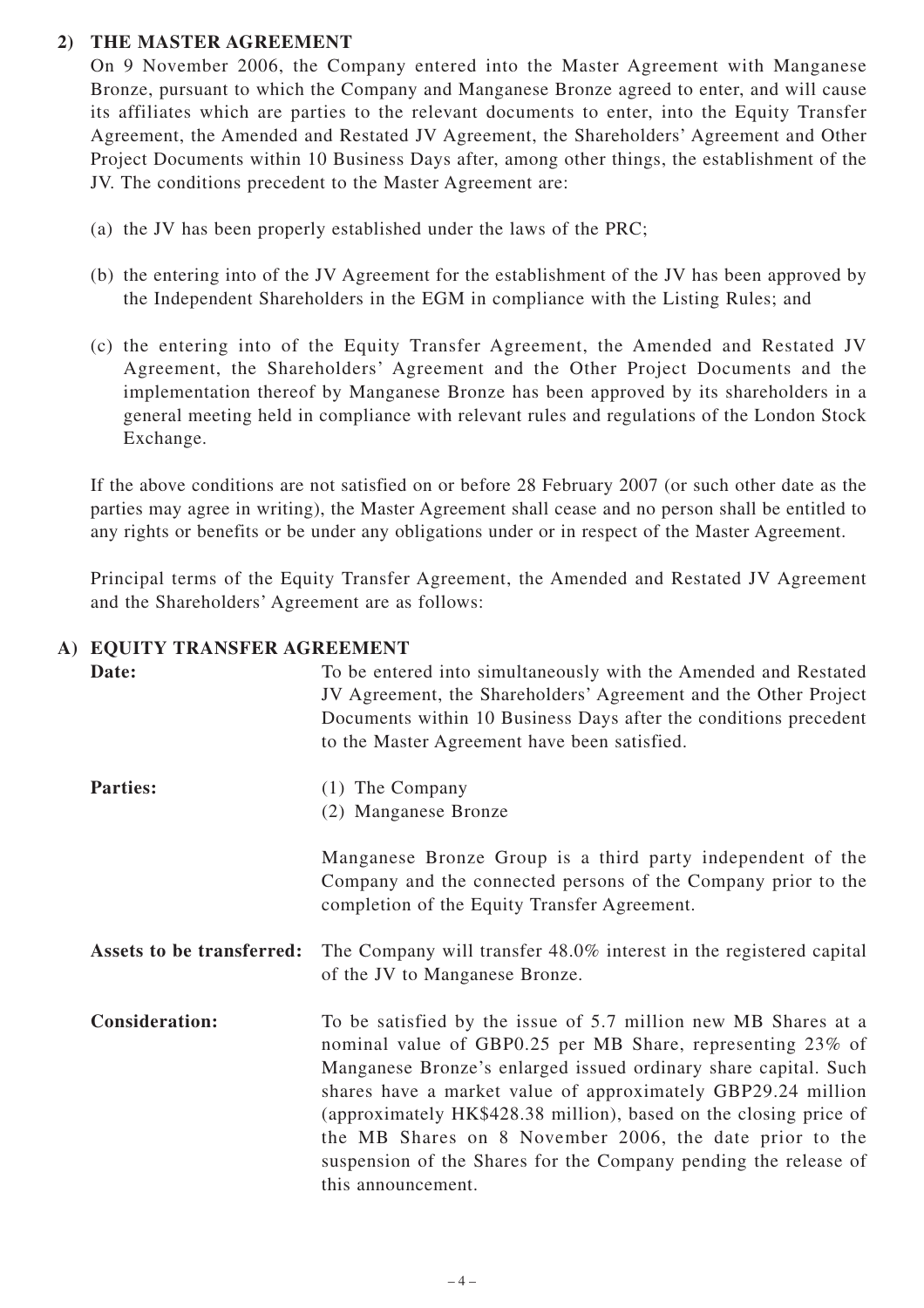The consideration was determined based on arm's length negotiations between the Company and Manganese Bronze with reference to the share price of Manganese Bronze at the time of negotiation of the Equity Transfer Agreement and the shareholding structure of Manganese Bronze upon completion of the Transfer.

## **Conditions precedent**

The submission of the Equity Transfer Agreement to the PRC approval authority for approval of the Transfer is conditional upon, among other things, the following conditions precedent, as set out in the Equity Transfer Agreement, being satisfied within 90 days (or such later date as may be agreed by the parties) of the date of the Equity Transfer Agreement:

- (a) The Company and Shanghai Maple have each made capital contributions in cash and in full to its subscription to the registered capital of the JV and such capital contributions by the Company and Shanghai Maple have been verified by an independent accountant registered in the PRC;
- (b) the shareholders of Manganese Bronze approving the relevant transactions relating to the Transfer;
- (c) The Company, Manganese Bronze and Shanghai Maple have executed the Amended and Restated JV Agreement; and
- (d) the Shareholders approving the Equity Transfer Agreement at the EGM.

The parties will apply to the PRC approval authorities for approval of the Transfer, if approval for the Transfer is not obtained within 120 days (or such later date the parties may agree) of the date of the Equity Transfer Agreement, the Equity Transfer Agreement will lapse and all the obligations and liabilities of the parties to the Equity Transfer Agreement will cease and terminate.

The Transfer shall be deemed completed on the date the new business license of the Shanghai LTI JV has been issued by the relevant PRC authorities and Manganese Bronze shall issue the 5.7 million consideration shares in Manganese Bronze to the Company within 10 Business Days thereof.

The Company will become the single largest shareholder of Manganese Bronze upon completion of the Transfer. As at the date of this announcement, the Company intends to hold its interest in Manganese Bronze upon completion of the Transfer as a long-term investment.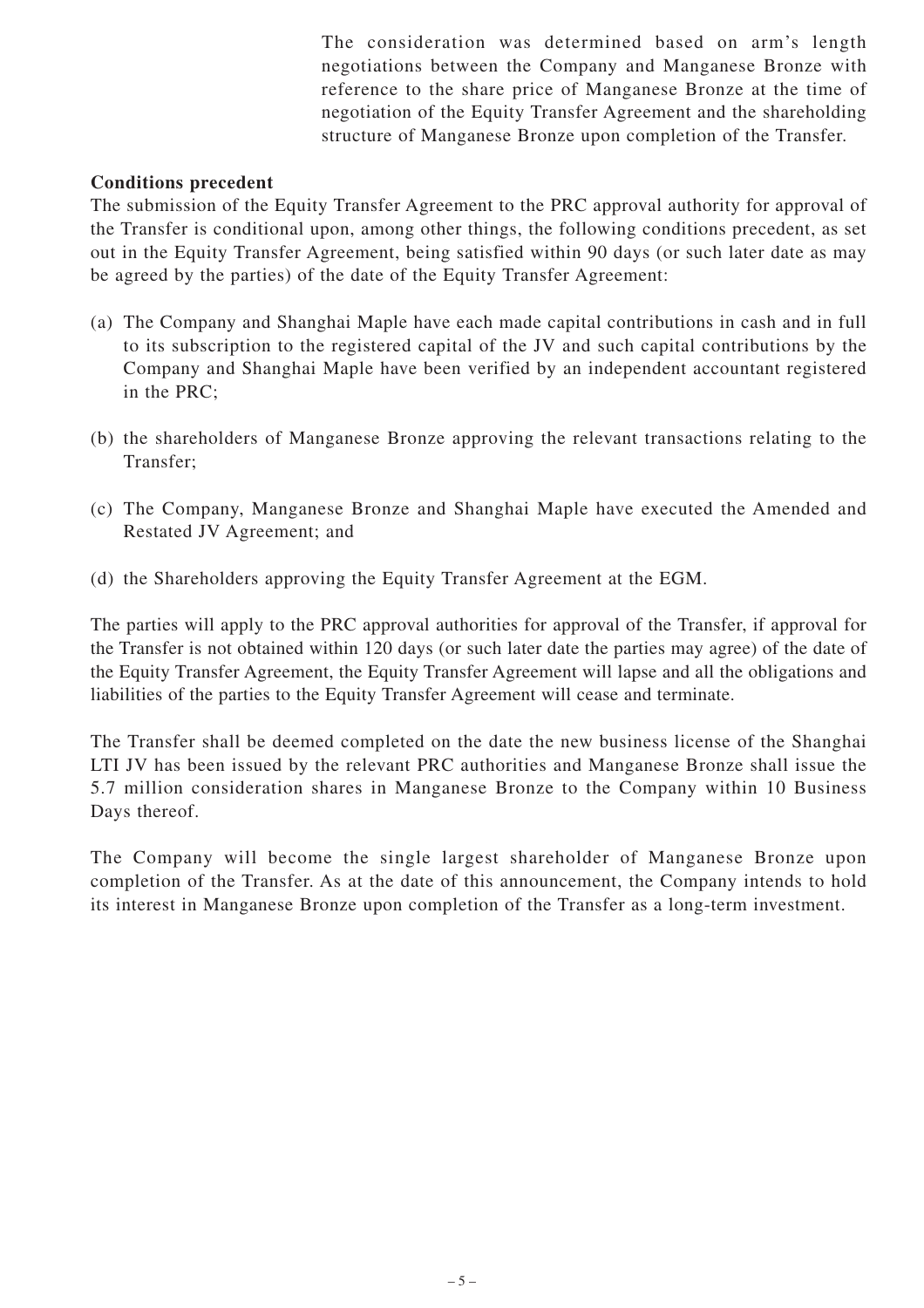# **Shareholding structuring of the JV before and after completion of the Equity Transfer Agreement:**



Upon completion of the transfer of the Company's 48% equity interest in the registered capital of the JV to Manganese Bronze, the JV will be held as to 51% by the Company, as to 48% by Manganese Bronze and as to 1% by Shanghai Maple. The JV would continue to be accounted for as a subsidiary of the Company.

# **B) AMENDED AND RESTATED JV AGREEMENT**

**Date:** To be entered into simultaneously with the Equity Transfer Agreement, the Shareholders' Agreement and the Other Project Documents within 10 Business Days after the conditions precedent to the Master Agreement have been satisfied.

- **Parties:** (1) The Company
	- (2) Shanghai Maple
	- (3) Manganese Bronze

#### **Proposed terms: Change of name**

The aforesaid parties agreed to change the name of the JV to Shanghai LTI Automobile Company Limited (上海英倫帝華汽車 國際有限公司).

#### **Scope of business**

To engage in the manufacturing, sales, and distribution of automobile parts, components and sub-assemblies; design, research and development in relation to the above and provision of aftersales services.

#### **Scale of production**

Estimated annual production of 10,000 units of the Products needed for the final assembly by Shanghai Maple (who under the PRC laws will hold the relevant approved automobile products catalogue) of 10,000 units of TX Series Products and an additional capacity of 30,000 units for three saloon car models within the first three years of operation of Shanghai LTI JV.

This transaction will constitute continuing connected transactions and will be governed by one of the Other Project Documents to be entered into by Shanghai LTI JV in due course. Separate announcement will be made by the Company to seek Independent Shareholders' approval in this regard.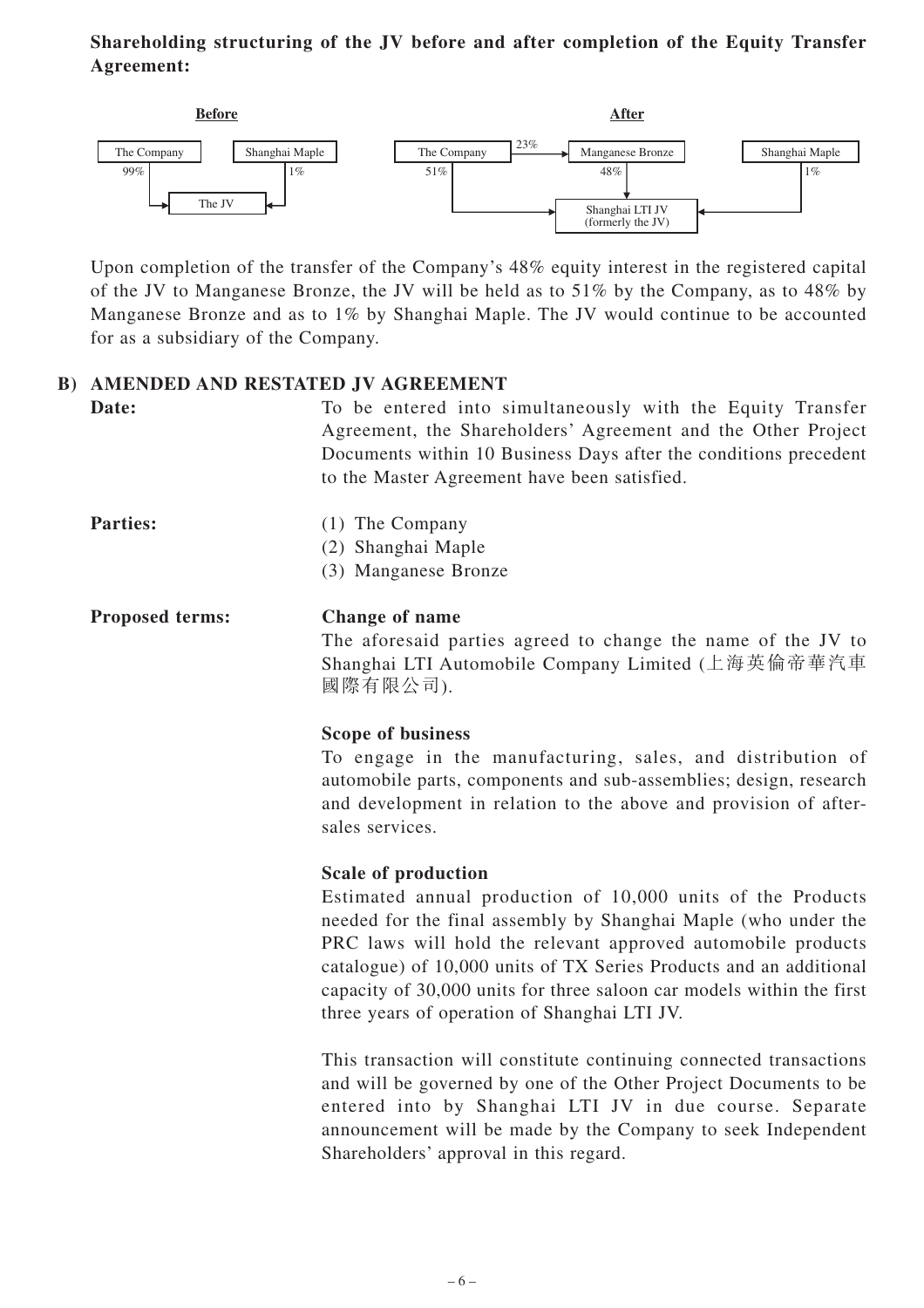#### **Term**

50 years from the date of issue of the business licence of the Shanghai LTI JV.

#### **Preemptive rights**

No party may sell, assign, pledge or otherwise dispose of all or any part of its equity interest in the registered capital of the Shanghai LTI JV unless each other party has consented in writing to such sale, assignment, pledge or disposition.

#### **Board composition**

The board of the Shanghai LTI JV will comprise 5 members. The Company will have the right to nominate 2 members (including the Chairman), Manganese Bronze will have the right to nominate 2 members (including the Vice Chairman) and Shanghai Maple will have the right to nominate 1 member to the board of the Shanghai LTI JV. The quorum of board meeting will be two thirds or more of the then total number of directors and must consist of directors nominated by both the Company and Manganese Bronze.

#### **Non-Compete**

Neither party may during the term of the Amended and Restated JV Agreement and three years thereafter, directly or indirectly design, develop, produce, or assemble in the PRC products similar to the LTI TX Series Products for use in Asia, or, market or sell in Asia products similar to the LTI TX Series Products manufactured in the PRC other than as expressly provided in the Amended and Restated JV Agreement.

Each party shall not establish, acquire, operate or maintain a manufacturing plant in the PRC for products similar to the Products nor design, develop, produce, assemble, market or sell the Products in the PRC.

Upon full operation of the Shanghai LTI JV, the Shanghai LTI JV is intended to be the only production facility for the LTI TX Series Products outside of the United Kingdom. Manganese Bronze undertakes with the Company and Shanghai Maple that Manganese Bronze will not manufacture or licence or procure others to manufacture the LTI TX Series Products elsewhere in China or in other part of the world unless the Shanghai LTI JV is unable to manufacture the LTI TX Series Products, meeting the specification, the price, or the quality or the delivery terms that Manganese Bronze specifies or would be able to manufacture or obtain elsewhere.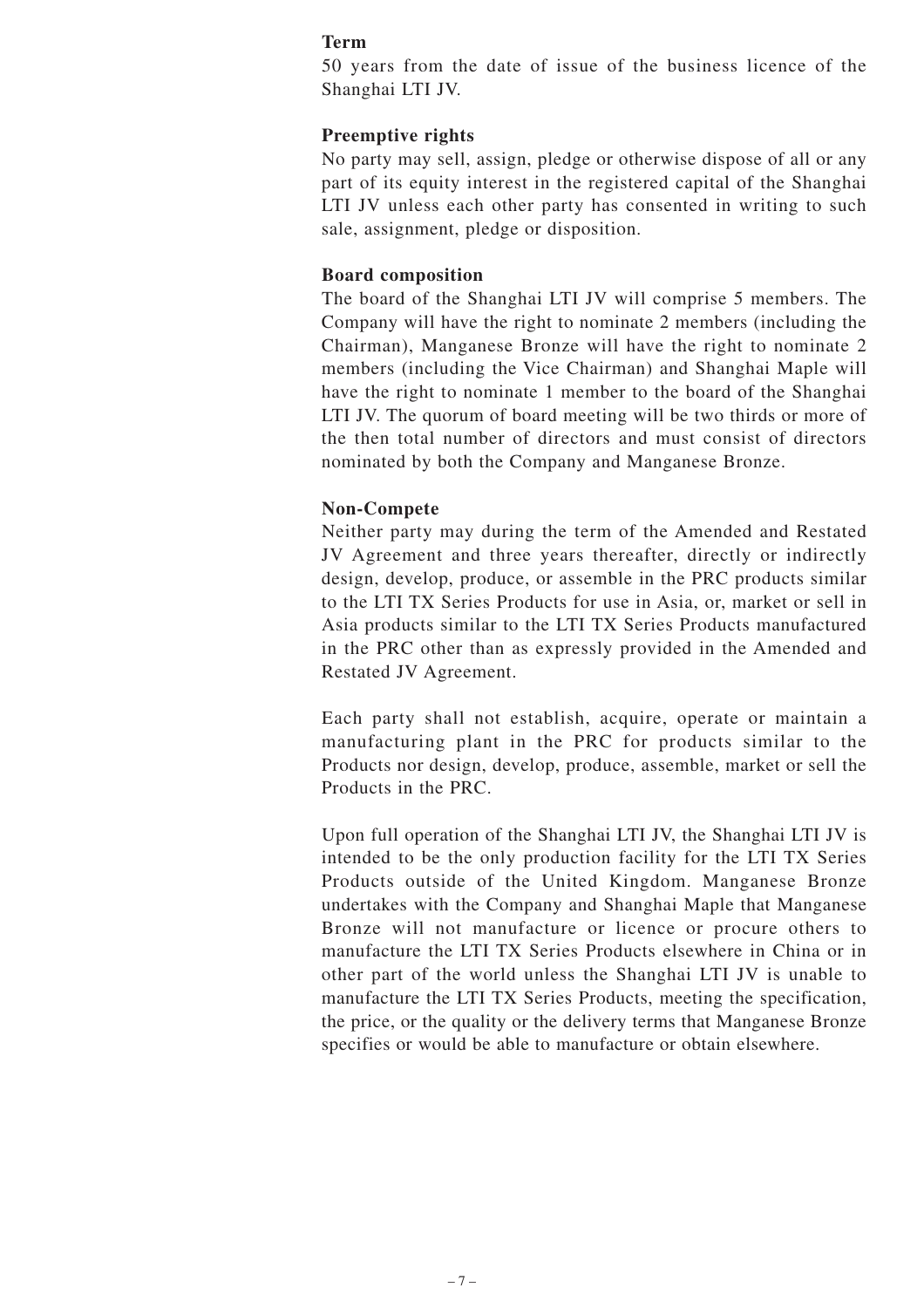### **Purchase of the Shanghai LTI JV as a going concern**

In the event that either Manganese Bronze, the Company or Shanghai Maple is the subject of proceedings for liquidation or dissolution or ceasing to carry on business or the Shanghai LTI JV is subject to early termination, the non-breaching party may elect to purchase the Shanghai LTI JV as a going concern at fair market value in accordance with the procedures set out in the Amended and Restated JV Agreement.

#### **Conditions precedent**

The Amended and Restated JV Agreement will become effective upon the approval by the Shanghai Foreign Investment Commission or its local delegate and their respective successors of this agreement and the amended and restated articles of association of Shanghai LTI JV.

#### **C) SHAREHOLDERS' AGREEMENT**

| Date:                  | To be entered into simultaneously with the Equity Transfer<br>Agreement, the Amended and Restated JV Agreement and the<br>Other Project Documents within 10 Business Days after the<br>conditions precedent to the Master Agreement have been satisfied. |
|------------------------|----------------------------------------------------------------------------------------------------------------------------------------------------------------------------------------------------------------------------------------------------------|
| <b>Parties:</b>        | (1) Manganese Bronze<br>(2) The Company                                                                                                                                                                                                                  |
| <b>Proposed terms:</b> | <b>Sale Restrictions</b><br>Following the Transfer, without the prior written consent of the<br>board of directors of Manganese Bronze, neither the Company nor<br>its associates shall sell, transfer or otherwise dispose of                           |
|                        | all or any interest in any of the MB Consideration Shares for a<br>i)<br>period of two years from the date of the Shareholders'<br>Agreement;                                                                                                            |
|                        | any interest in more than 25% of the MB Consideration Shares<br>$\rm ii)$<br>between the second and fifth anniversaries of the date of the<br>Shareholders' Agreement;                                                                                   |
|                        | iii) any interest in more than 25% of the MB Consideration Shares<br>in the period between the fifth and tenth anniversaries of the<br>date of the Shareholders' Agreement; and                                                                          |
|                        | iv) any interest in any of the MB Consideration Shares to any<br>company or other person which is determined in good faith by<br>the board of directors of Manganese Bronze to be a competitor<br>of Manganese Bronze.                                   |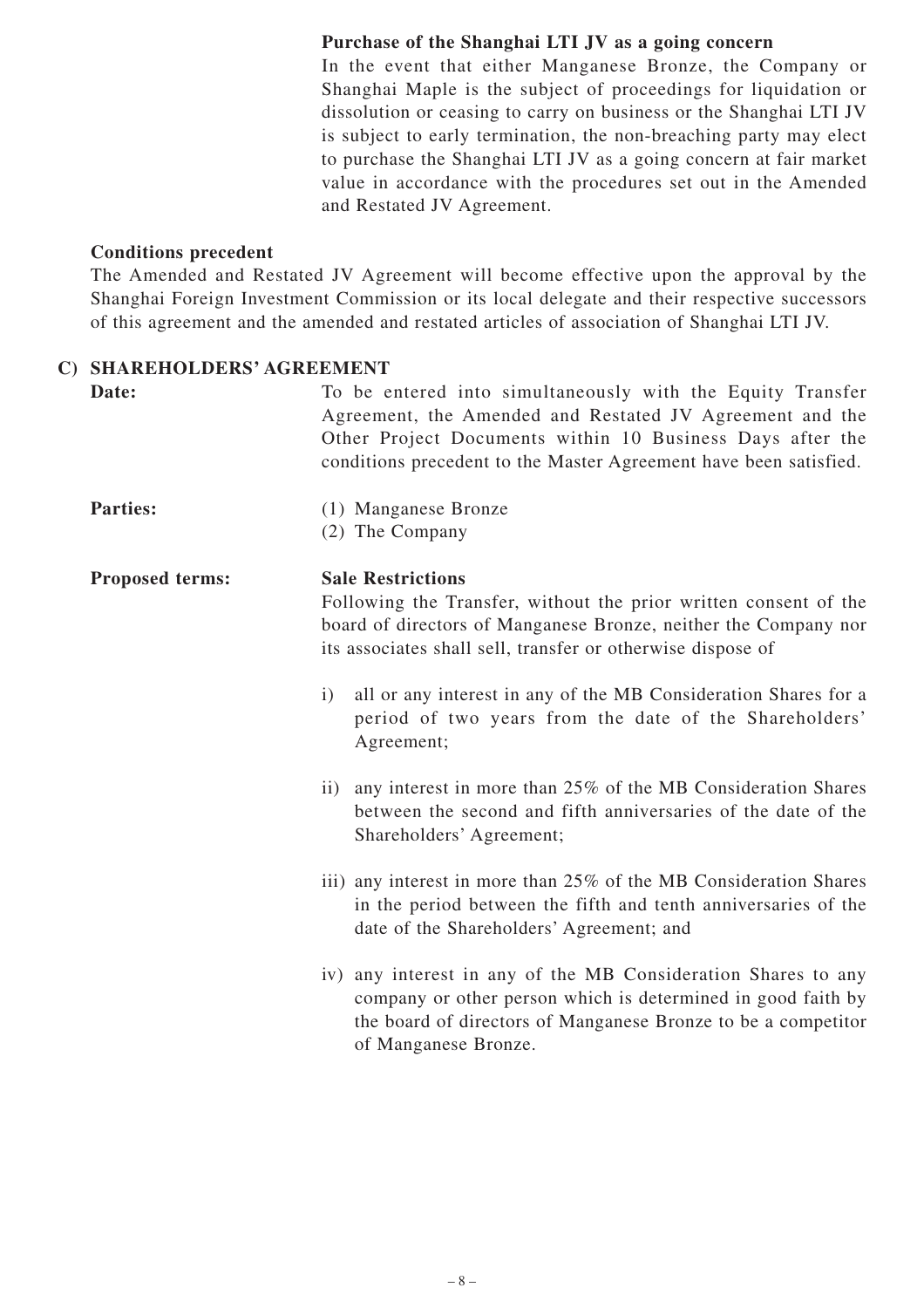### **Takeover Restrictions**

Following the Transfer, the Company and its associate undertakes with Manganese Bronze:

- i) not, directly or indirectly, to make, assist or cooperate with others in making an offer for all or part of the issued ordinary share capital of Manganese Bronze unless the Company has given a notification to the board of Manganese Bronze 4 weeks in advance. However, the Company may increase its shareholding in Manganese Bronze to 29.9% without prior approval of the board of Manganese Bronze but shall notify the board of Manganese Bronze in accordance with listing rules of the London Stock Exchange; and
- ii) not to accept any offer for the MB Consideration Shares which would confer control on a third party, except where such bid or offer is recommended by the board of directors of Manganese Bronze.

As at the date of this announcement, the Company does not have any intention to increase its proposed interest in Manganese Bronze.

#### **Call Option**

If during the period of ten years from the date of the Shareholders' Agreement, the Amended and Restated JV Agreement or the Equity Transfer Agreement terminates as a result of either i) the loss, termination, suspension or non-renewal of any licence required by the Shanghai LTI JV in the PRC or otherwise by operation of any PRC Law or ii) the Amended and Restated JV Agreement has been terminated by reason of any breach thereof by the Company or by reason of any legally binding order granted, made or issued in the PRC, then the Company hereby grants to Manganese Bronze the right in such circumstances by written notice to purchase the MB Consideration Shares from the Company for a total aggregate sum of GBP1, which represents the nominal value to reverse their respective shareholdings in each other to the original position before entering into the Equity Transfer Agreement.

If such call option is exercised by Manganese Bronze, the Company shall be entitled to acquire the entire shareholding of Manganese Bronze in the Shanghai LTI JV for GBP1, which represents the nominal value to reverse their respective shareholdings in each other to the original position before entering into the Equity Transfer Agreement.

The grant of the option by Manganese Bronze and the subsequent acquisition of the entire shareholding of Manganese Bronze in Shanghai LTI JV by the Company would constitute a disposal of interest in Manganese Bronze and an acquisition of interest in Shanghai LTI JV of the Company.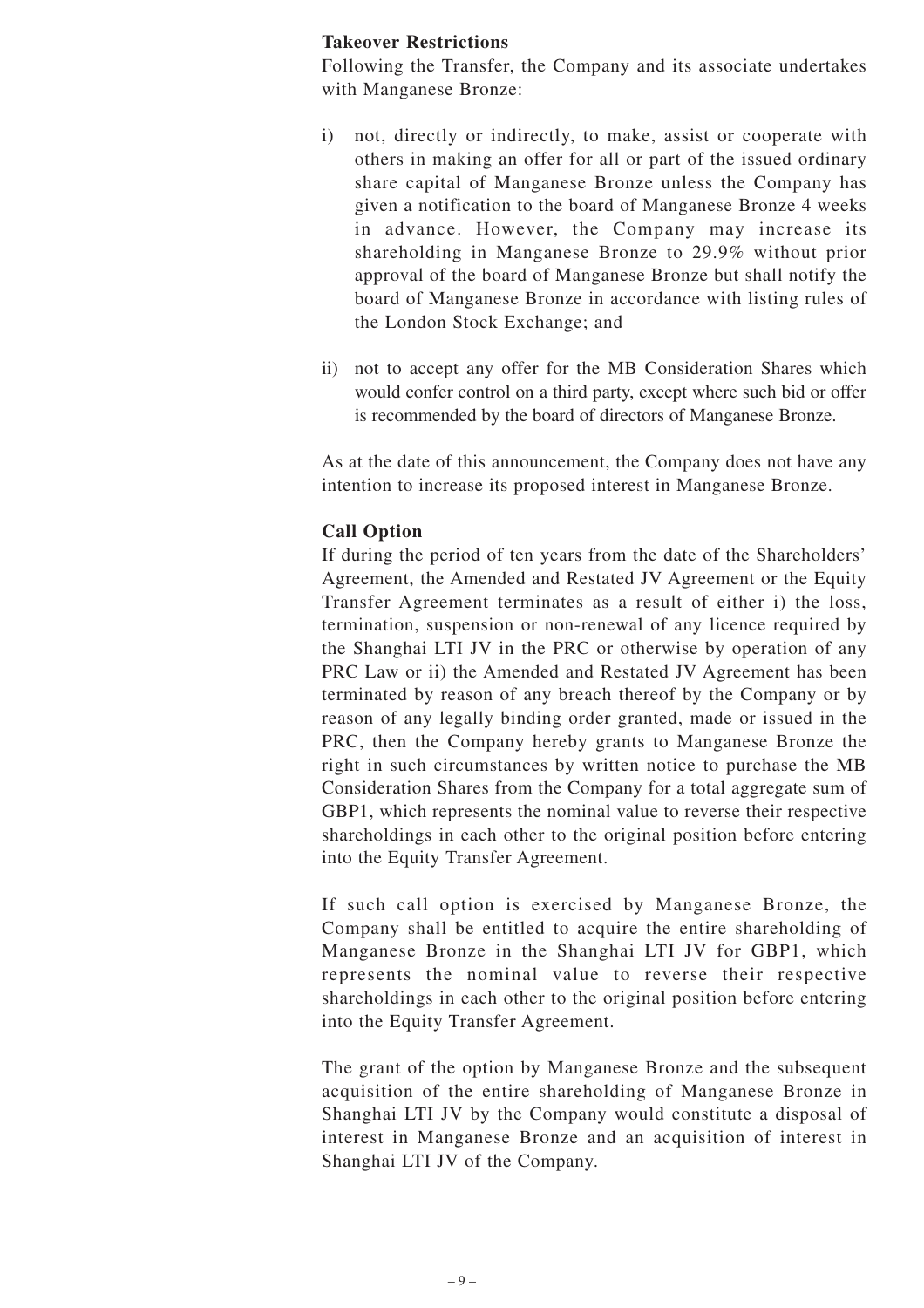## **Conditions precedent**

The rights and obligations of the parties hereunder are in all respects conditional upon and subject to i) the completion of the Transfer, ii) the appointment of 2 non-executive directors nominated by the Company to the board of Manganese Bronze, provided the Company holds in excess of 20% of Manganese Bronze issued ordinary shares and iii) the allotment and issue of MB Consideration Shares to the Company pursuant to the Equity Transfer Agreement.

In the event that the conditions precedent have not been fulfilled within 120 days (or such other time period mutually agreed by the Parties) of the date of the Shareholders' Agreement, the Shareholders' Agreement shall automatically terminate.

### **D) OTHER PROJECT DOCUMENTS**

The Shanghai LTI JV will enter into Other Project Documents to facilitate production of the Products at the time when the Company enters into the Equity Transfer Agreement, the Amended and Restated JV Agreement and the Shareholders' Agreement. The Other Project Documents will be conditional upon the completion of the Transfer. Certain transactions contemplated under the Other Project Documents will constitute continuing connected transactions of the Company and are subject to the approval from the Independent Shareholders.

Further announcement will be made in accordance with the Listing Rules when the Company enters into the Equity Transfer Agreement, the Amended and Restated JV Agreement, the Shareholders' Agreement and Other Project Documents.

#### **INFORMATION ON MANGANESE BRONZE**

Manganese Bronze was incorporated on 10 March 1899 in the United Kingdom and is principally engaged in taxi sales and taxi finance in the United Kingdom. United Kingdom is the core market of the Manganese Bronze Group's taxi sales business which has accounted for an average of 95% of the turnover of the Manganese Bronze Group for the two years ended 31 July 2006. As at 31 July 2006, the Manganese Bronze Group's total assets amounted to approximately GBP61.62 million (equivalent to approximately HK\$902.78 million).

The following table sets out the summary of the audited financial results prepared under the International Financial Reporting Standards ("IFRS") of Manganese Bronze Group for the two financial years ended 31 July 2006:

|                        | For the<br>year ended 31 July 2005<br>GBP'000<br>(audited and restated) | For the<br>year ended 31 July 2006<br>GBP'000<br>(audited)  |
|------------------------|-------------------------------------------------------------------------|-------------------------------------------------------------|
| Profit before taxation | 2,503<br>(equivalent to approximately<br>HK\$36.67 million)             | 3,756<br>(equivalent to approximately<br>HK\$55.03 million) |
| Profit after taxation  | 2,048<br>(equivalent to approximately<br>HK\$30.00 million)             | 2,750<br>(equivalent to approximately<br>HK\$40.29 million) |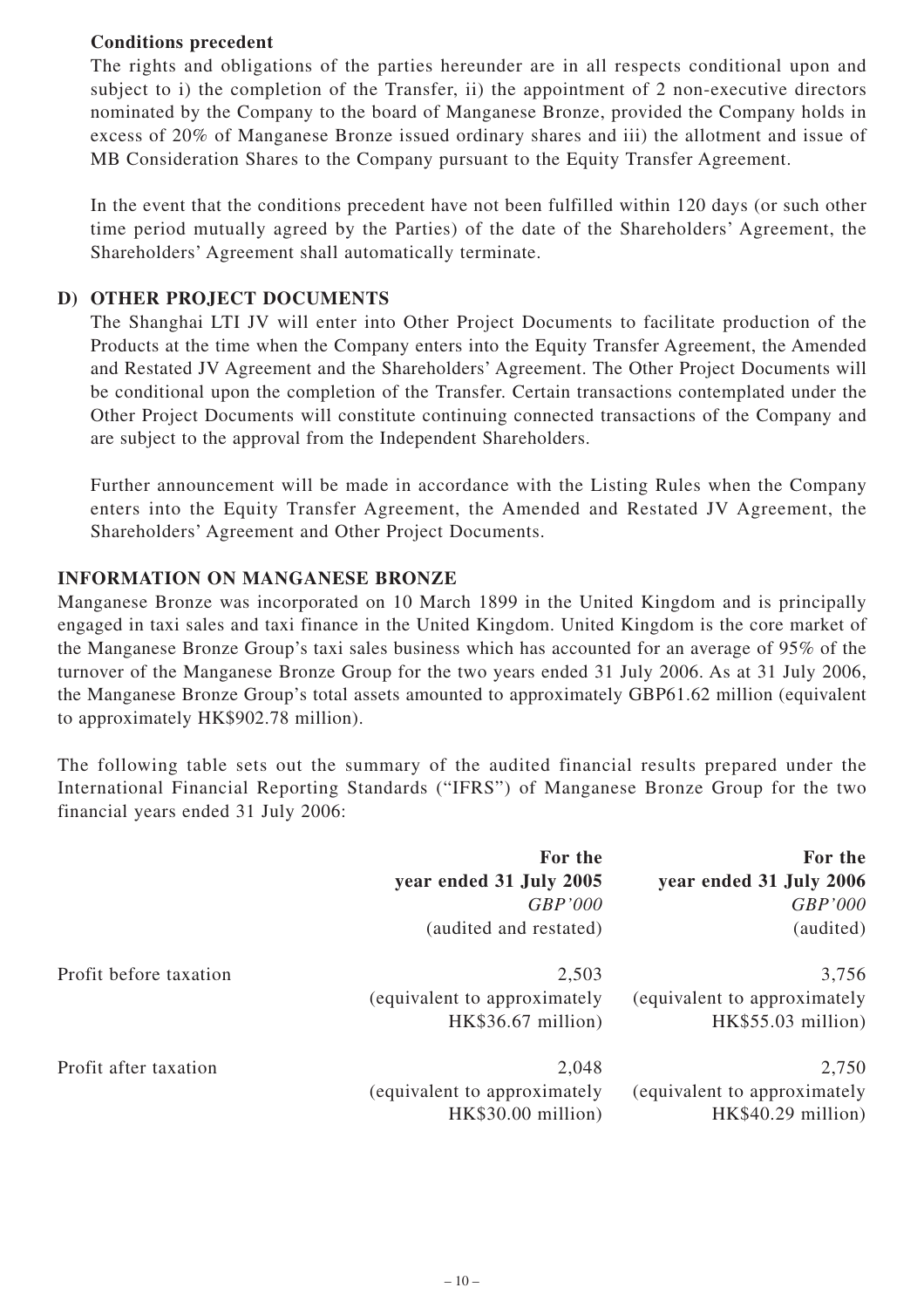|                 | For the<br>year ended 31 July 2005<br>GBP'000<br>(audited and restated) | For the<br>year ended 31 July 2006<br>GBP'000<br>(audited)    |
|-----------------|-------------------------------------------------------------------------|---------------------------------------------------------------|
| Net asset value | 19,582<br>(equivalent to approximately<br>HK\$286.88 million)           | 21,469<br>(equivalent to approximately<br>HK\$314.52 million) |

#### **REASONS FOR THE ENTERING INTO THE JV AGREEMENT**

The Group is principally engaged in the manufacture and trading of automobile parts and related automobiles in the PRC. The formation of the JV serves as the first step towards co-operation with Manganese Bronze. The Directors are of the view that the co-operation with Manganese Bronze would enable the Group to tap into Manganese Bronze's car manufacturing technology techniques and to participate in the manufacturing of London taxi. The co-operation would also provide new sources of earnings to the Group from the share of profits from Shanghai LTI JV and Manganese Bronze. Accordingly, the Directors consider that the entering into of the JV Agreement is in the interests of the Company and the Shareholders as a whole.

#### **APPROVAL BY SHAREHOLDERS**

Shanghai Maple is a connected person of the Company for the purpose of the Listing Rules by virtue of the fact that Shanghai Maple is beneficially owned by Mr. Li and his associates. Under the Listing Rules, the entering into of the JV Agreement will constitute a discloseable and connected transaction of the Company under Chapters 14 and 14A of the Listing Rules and is subject to the requirements of reporting, announcement, and the approval by the Independent Shareholders (by way of poll) as set out in Chapter 14A of the Listing Rules. Proper Glory and Geely Group, both wholly-owned by Mr. Li, and holding 60.22% and 0.002% respectively in the issued share capital of the Company will abstain from voting for the resolution to approve the JV Agreement to be put forward at the EGM.

An Independent Board Committee will be appointed to advise the Independent Shareholders in respect of the terms of the JV Agreement. An independent financial adviser will also be appointed to advise the Independent Board Committee and the Independent Shareholders in this regard.

A circular containing, among other things, details of the JV Agreement and the Master Agreement, a letter from the Independent Board Committee and the opinion from an independent financial adviser, together with a notice convening the EGM to approve the JV Agreement will be despatched to the Shareholders as soon as practicable.

**Trading in the Shares on the Stock Exchange was suspended at the request of the Company with effect from 2:30 p.m. on 9 November 2006. Application has been made by the Company for the resumption of trading in the Shares on the Stock Exchange with effect from 9:30 a.m. on 14 November 2006.**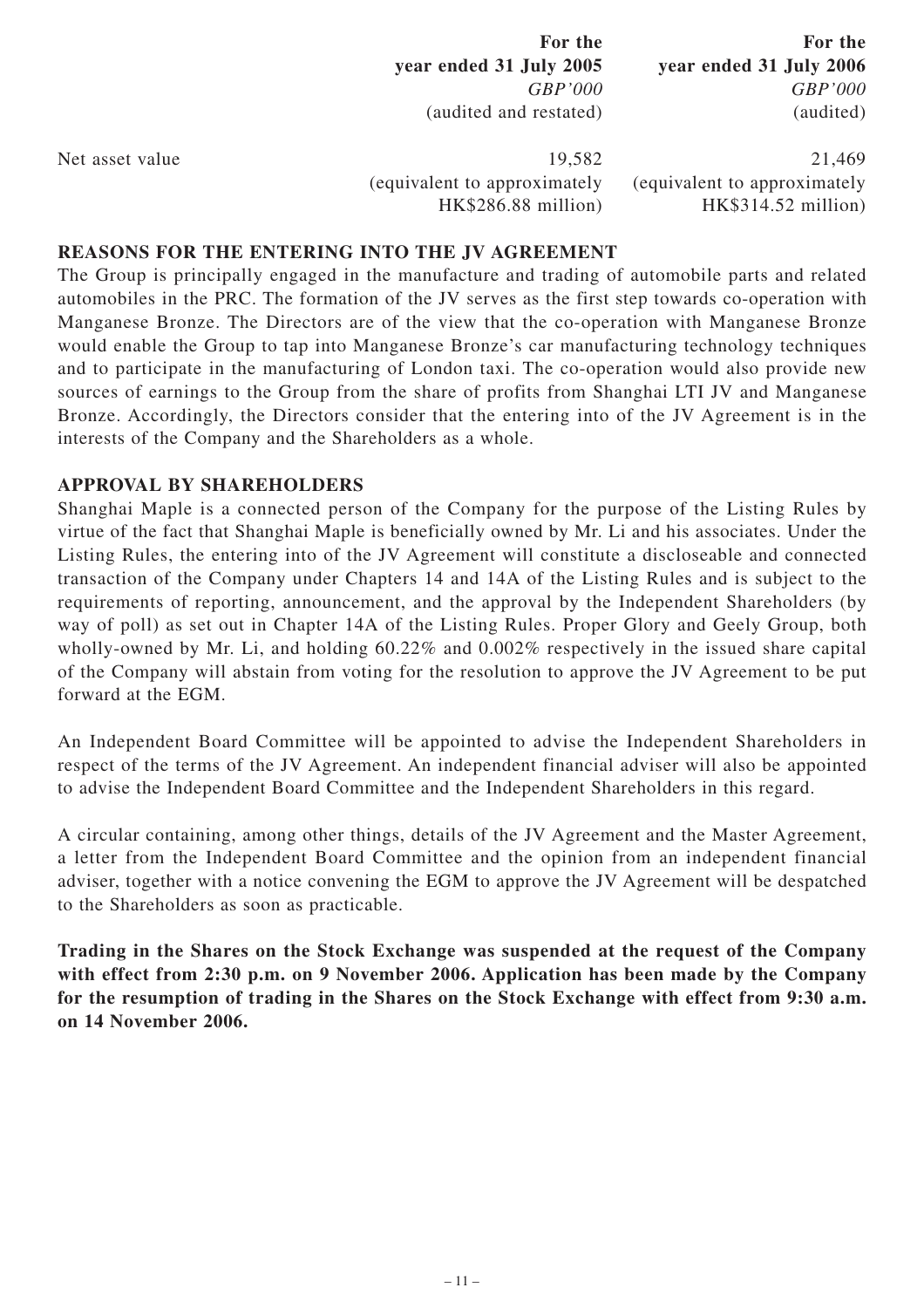# **DEFINITIONS**

In this announcement, the following expressions have the meanings set out below unless the context requires otherwise:

| "associate(s)"                         | has the meaning ascribed to it under the Listing Rules                                                                                                                                                                                                       |
|----------------------------------------|--------------------------------------------------------------------------------------------------------------------------------------------------------------------------------------------------------------------------------------------------------------|
| "Amended and Restated<br>JV Agreement" | the joint venture agreement to be entered into between the<br>Company, Manganese Bronze and Shanghai Maple which sets out<br>the principal terms for the establishment of the Shanghai LTI JV                                                                |
| "Board"                                | the board of Directors of the Company                                                                                                                                                                                                                        |
| "Business Day"                         | a day, other than a Saturday, Sunday or public holiday, on which<br>banks in Hong Kong, the PRC (excluding Hong Kong) and the<br>United Kingdom are open for general business                                                                                |
| "connected person(s)"                  | has the meanings ascribed to it under the Listing Rules                                                                                                                                                                                                      |
| "Company"                              | Geely Automobile Holdings Limited, a company incorporated in<br>the Cayman Islands with limited liability whose shares are listed<br>on the Stock Exchange                                                                                                   |
| "Director(s)"                          | the director(s) of the Company                                                                                                                                                                                                                               |
| "EGM"                                  | an extraordinary general meeting of the Company to be convened<br>to approve the JV Agreement                                                                                                                                                                |
| "Equity Transfer Agreement"            | the equity transfer agreement to be entered into between the<br>Company and Manganese Bronze which sets out the principal<br>terms of the Transfer                                                                                                           |
| "Geely Group"                          | Geely Group Limited, a company incorporated in the British Virgin<br>Islands with limited liability and is wholly-owned by Mr. Li                                                                                                                            |
| "Geely Holding"                        | 浙江吉利控股集團有限公司 (Geely Holding Group Company<br>Limited), a private limited liability company incorporated in<br>Zhejiang Province, the PRC, and is owned as to 72.7% by Mr. Li<br>Shu Fu and as to 27.3% by Mr. Li Xu Bing, brother of Mr. Li,<br>respectively |
| "Group"                                | the Company and its subsidiaries                                                                                                                                                                                                                             |
| "Hong Kong"                            | The Hong Kong Special Administrative Region of the PRC                                                                                                                                                                                                       |
| "Independent Board<br>Committee"       | the independent committee of the Board comprising only the<br>independent non-executive Directors established for the purpose of<br>advising the Independent Shareholders on the terms of the JV<br>Agreement                                                |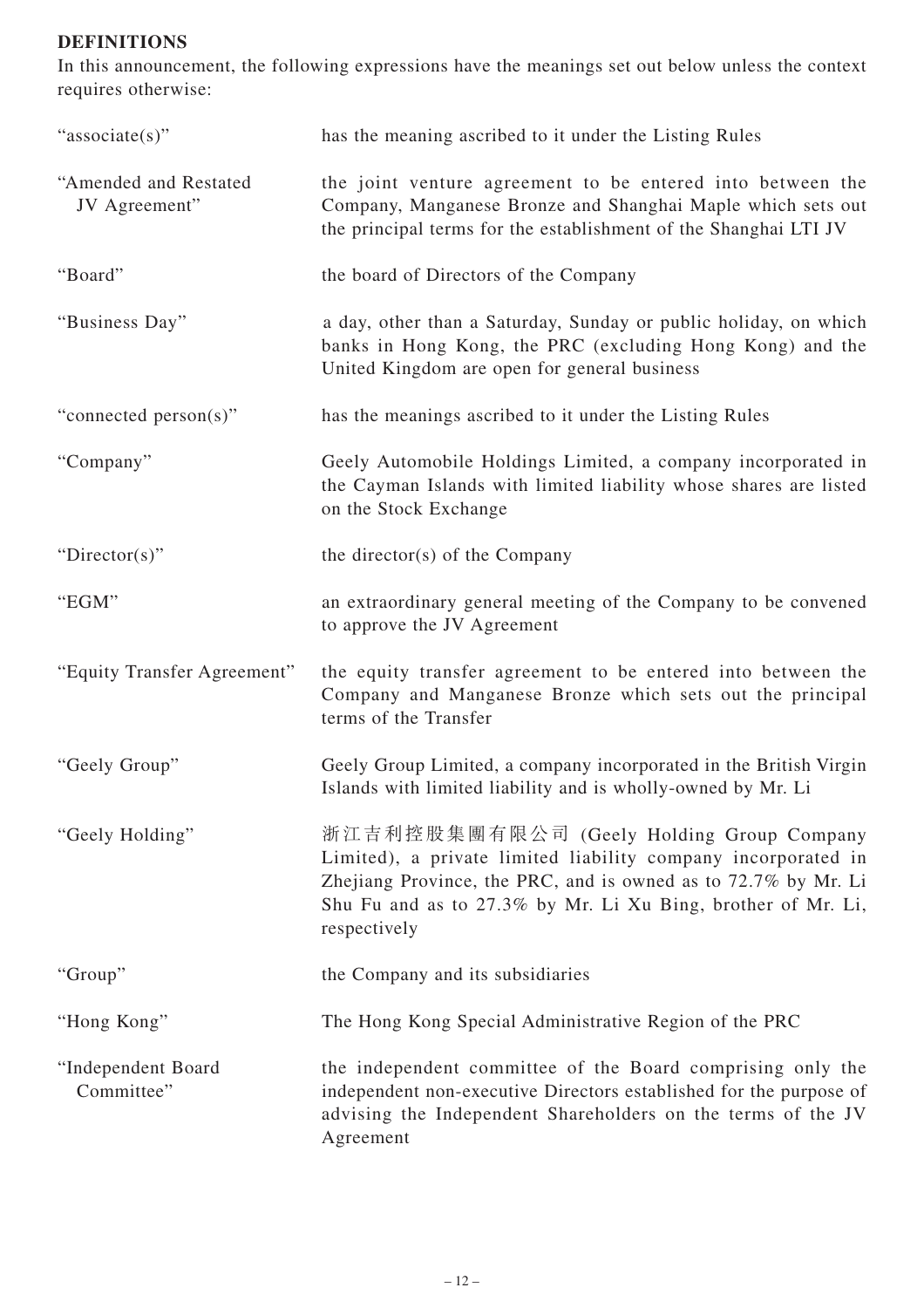| "Independent Shareholders" | Shareholders other than Mr. Li and his associates                                                                                                                                                                                                                                                                                     |
|----------------------------|---------------------------------------------------------------------------------------------------------------------------------------------------------------------------------------------------------------------------------------------------------------------------------------------------------------------------------------|
| "J $V$ "                   | Shanghai Geely Maple Automobile Limited (上海帝華汽車有限公<br>$\overrightarrow{\Pi}$ ) a sino-foreign joint venture to be established in the PRC with<br>limited liability which will be owned as to 99.0% by the Company<br>and as to 1.0% by Shanghai Maple respectively                                                                    |
| "JV Agreement"             | the joint venture agreement dated 9 November 2006 entered into<br>between the Company and Shanghai Maple which sets out the<br>principal terms for the establishment of the JV                                                                                                                                                        |
| "Listing Rules"            | The Rules Governing the Listing of Securities on the Stock<br>Exchange                                                                                                                                                                                                                                                                |
| "LTI"                      | LTI Ltd., a wholly-owned subsidiary of Manganese Bronze                                                                                                                                                                                                                                                                               |
| "LTI TX Series Products"   | the London taxi vehicle, known as TX series products                                                                                                                                                                                                                                                                                  |
| "Manganese Bronze"         | Manganese Bronze Holdings Plc, a public limited liability<br>company incorporated under the Laws of England and Wales and is<br>listed on the London Stock Exchange                                                                                                                                                                   |
| "Manganese Bronze Group"   | Manganese Bronze and its subsidiaries                                                                                                                                                                                                                                                                                                 |
| "MB Consideration Shares"  | 5.7 million new Manganese Bronze's ordinary shares to be issued<br>to the Company as consideration under the Equity Transfer<br>Agreement                                                                                                                                                                                             |
| "MB Shares"                | share(s) of nominal values of GBP0.25 each in the share capital of<br><b>Manganese Bronze</b>                                                                                                                                                                                                                                         |
| "Master Agreement"         | the master agreement dated 9 November 2006 entered into between<br>the Company and Manganese Bronze                                                                                                                                                                                                                                   |
| "Mr. Li"                   | Mr. Li Shu Fu, a Director holding 60.22% beneficial interest in the<br>issued share capital of the Company                                                                                                                                                                                                                            |
| "Other Project Documents"  | a series of agreements to be entered into between the Shanghai LTI JV<br>and others with LTI and Shanghai Maple which relates to sale and<br>purchase of components and products, licensing of trademarks and<br>technologies, leasing of properties and contract manufacturing<br>equipment for the operation of the Shanghai LTI JV |
| "PRC"                      | The People's Republic of China                                                                                                                                                                                                                                                                                                        |
| "Products"                 | automobile parts, components and sub-assemblies for use in<br>purpose build executive limousines and three saloon car models                                                                                                                                                                                                          |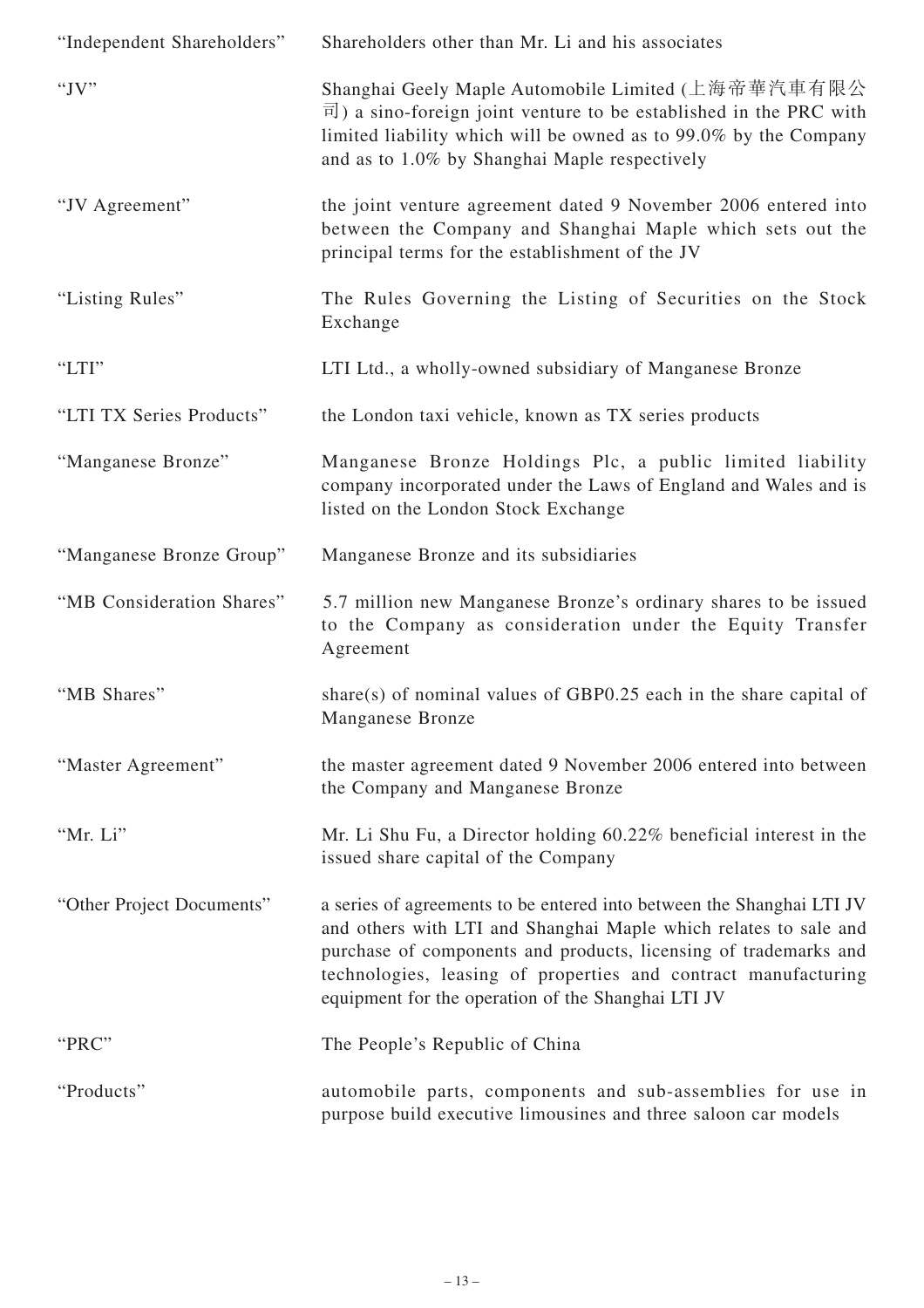| "Proper Glory"            | Proper Glory Holding Inc., a company incorporated in the British<br>Virgin Islands and is wholly-owned by the Geely Group                                                                                                                                                                                                                                                                                                                                                                       |
|---------------------------|-------------------------------------------------------------------------------------------------------------------------------------------------------------------------------------------------------------------------------------------------------------------------------------------------------------------------------------------------------------------------------------------------------------------------------------------------------------------------------------------------|
| "Shanghai LTI JV"         | 上海英倫帝華汽車國際有限公司 (Shanghai LTI Automobile<br>Company Limited), formerly the JV, which will be owned as to<br>51.0% by the Company, as to 48.0% by Manganese Bronze and as<br>to 1.0% by Shanghai Maple respectively upon completion of the<br>Equity Transfer Agreement and the Amended and Restated JV<br>Agreement                                                                                                                                                                              |
| "Shanghai Maple"          | 上海華普汽車有限公司 (Shanghai Maple Automobile Company<br>Limited), a limited liability company incorporated in the PRC and<br>is owned as to 90.00% by Geely Holding and as to 10.00% by $\frac{1}{2}$ .<br>華普資產管理有限公司 (Zhejiang Maple Assets Management<br>Company Limited), which is in turn owned by the senior<br>management of Geely Holding. It is principally engaged in<br>manufacturing and sales of automobile and related components,<br>and manufacturing of air conditioning related parts |
| "Shanghai Maple JV"       | 上海華普國潤汽車有限公司 (Shanghai Maple Guorun Automobile<br>Company Limited), a sino-foreign joint venture established in the<br>PRC with limited liability and owned as to 53.19% by Shanghai<br>Maple and as to 46.81% by Value Century Group Limited, a<br>wholly-owned subsidiary of the Company respectively                                                                                                                                                                                         |
| "Share $(s)$ "            | share(s) of $HK$0.02$ each in the capital of the Company                                                                                                                                                                                                                                                                                                                                                                                                                                        |
| "Shareholder(s)"          | the holder(s) of the share(s) of the Company                                                                                                                                                                                                                                                                                                                                                                                                                                                    |
| "Shareholders' Agreement" | the shareholders' agreement to be entered into between Manganese<br>Bronze and the Company which sets out the principal terms to give<br>effect to the provisions of the Amended and Restated JV<br>Agreement and also give effect to the other provisions in relation<br>to the transfer of 48.0% equity interest of the JV from the<br>Company to Manganese Bronze                                                                                                                            |
| "Stock Exchange"          | The Stock Exchange of Hong Kong Limited                                                                                                                                                                                                                                                                                                                                                                                                                                                         |
| "Transfer"                | the transfer by the Company of a 48.0% interest in the registered<br>capital of the JV to Manganese Bronze pursuant to the Equity<br><b>Transfer Agreement</b>                                                                                                                                                                                                                                                                                                                                  |
| "United Kingdom"          | United Kingdom of Great Britain and Northern Ireland                                                                                                                                                                                                                                                                                                                                                                                                                                            |
| "GBP"                     | British Pounds, the lawful currency of the United Kingdom                                                                                                                                                                                                                                                                                                                                                                                                                                       |
| "HK\$"                    | Hong Kong dollars, the lawful currency of Hong Kong                                                                                                                                                                                                                                                                                                                                                                                                                                             |
| "US\$"                    | United Stated dollars, the lawful currency of the United States                                                                                                                                                                                                                                                                                                                                                                                                                                 |
| $``\%"$                   | per cent.                                                                                                                                                                                                                                                                                                                                                                                                                                                                                       |